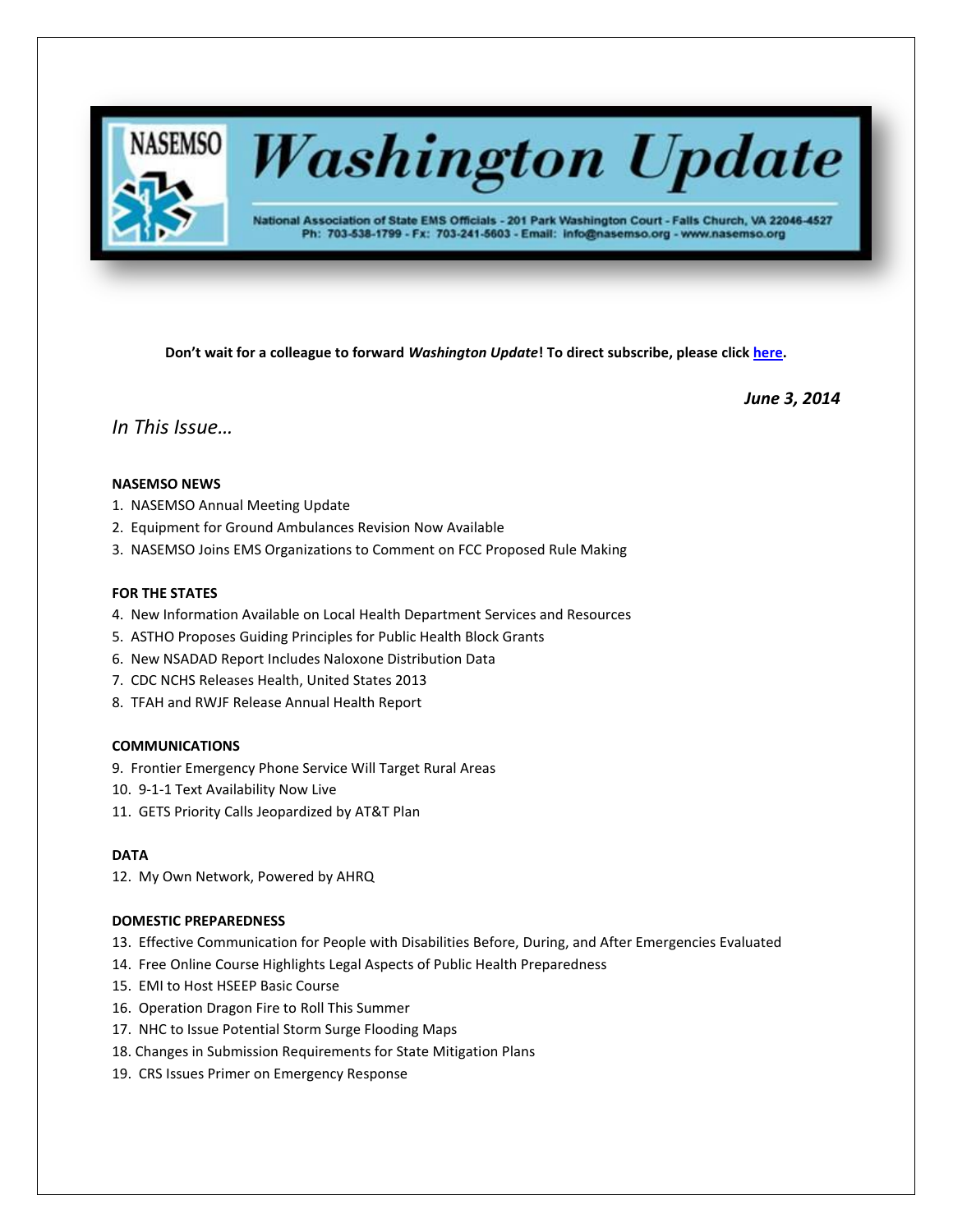#### **EMS EDUCATION**

20. Update: CAAHEP Standards Revision Process

#### **HIGHWAY SAFETY**

- 21. NIOSH Center for Motor Vehicle Safety: Strategic Plan for Research and Prevention, 2014-2018
- 22. Transportation Research Board Issues Call for Papers

#### **MEDICAL DIRECTION**

- 23. Fisher and Paykel Infant Nasal CPAP Prongs Recalled
- 24. FDA Approves Implantable Device to Remotely Measure PAP in CHF Patients
- 25. FDA Approves Implantable Device to Treat OSA

#### **MOBILE INTEGRATED HEALTH/CP**

- 26. Transitional Care Interventions To Prevent Readmissions for People With Heart Failure
- 27. New Policy Brief Examines Approaches & Benefits for CAHs

#### **PEDIATRIC EMERGENCY CARE**

28. Summary of NIOSH Childhood Agricultural Injury Prevention Extramural Research Now Available

#### **RURAL**

29. Telehealth Services Fact Sheet Now Available

## **FEDERAL PARTNERS**

- 30. New Report Highlights Improved EMS Through Transportation Safety
- 31. Federal Collaboration in EMS—The Four Priorities
- 32. MERS Update--Simplified
- 33. NIOSH Provides Progress Report on "Prevention Through Design" Initiative
- 34. NIH Pain Consortium Promotes Course Module on Chronic Pain
- 35. CDC Vaccine Schedules App for Clinicians and Other Immunization Providers
- 36. CMS Announces Resources on Comparative Billing Report on Ambulance: Ground Transportation

#### **INDUSTRY NEWS**

- 37. Saline Shortage Likely to Stretch into 2015
- 38. Field EMS Bill Introduced in Senate

#### **INTERESTING READING**

39. Delayed Epinephrine Increases Mortality in In-Hospital Arrests

# **UPCOMING EVENTS**

#### **\*\*\*STATEWIDE EMS CONFERENCES\*\*\***

**\*\*\*National Conferences and Special Meetings\*\*\***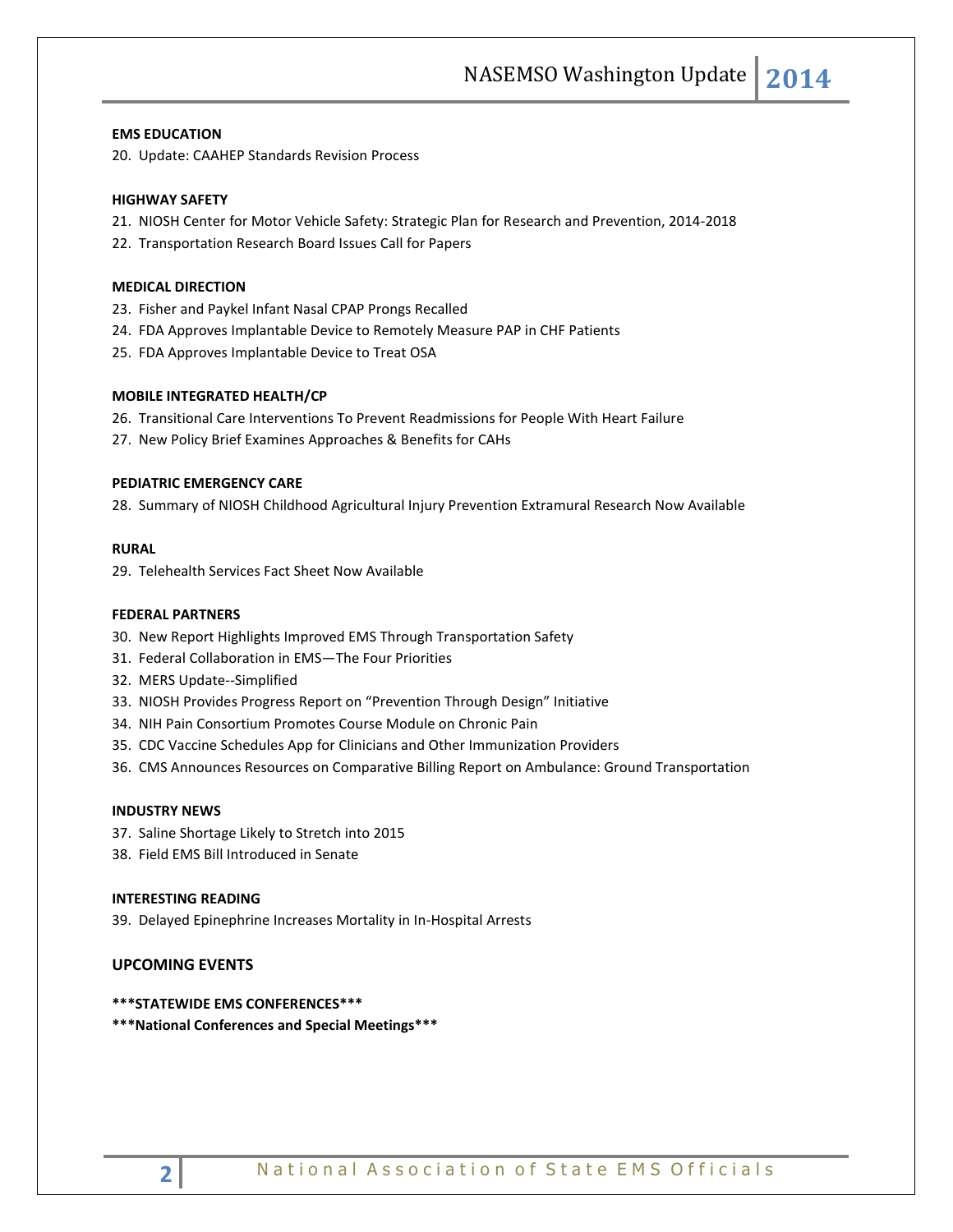## **1. NASEMSO Annual Meeting Update**

Important information is now available for the 2014 Annual Meeting! The preliminary program, hotel reservation information, and registration form have now been posted. We are excited about meeting in Cleveland (home of the Rock and Roll Hall of Fame) where our hosts promise an educational and fun-filled meeting. And don't miss the opportunity to enter the inaugural **NASEMSO Poster Competition**. For those whose states restrict employees to staying at hotels charging the per diem rate, please note that the hotel is offering a limited number of "per diem" rate rooms on a first come, first serve basis. You will be required to show state ID card when checking in. [For more information…](http://www.nasemso.org/Meetings/Annual/AnnualMeeting2014.asp)

# **2. Equipment for Ground Ambulances Revision Now Available**

The 2014 Joint Policy Statement (American Academy of Pediatrics, American College of Emergency Physicians, American College of Surgeons Committee on Trauma, Emergency Medical Services for Children, Emergency Nurses Association, the National Association of EMS Physicians, and the National Association of State EMS Officials) that informs and in some cases mandates equipment that must be available on ground ambulances has been published in final form and is now freely available in html and pdf versions on the publisher's [web site.](http://informahealthcare.com/doi/full/10.3109/10903127.2013.851312) NASEMSO wishes to take this opportunity to thank Informa Healthcare and Prehospital Emergency Care for making this information available without a subscription or fee.

#### **3. NASEMSO Joins EMS Organizations to Comment on FCC Proposed Rule Making**

The National Association of State EMS Officials (NASEMSO), the National Association of EMS Physicians (NAEMSP), the National Association of EMTS (NAEMT), and the National EMS Management Association (NEMSMA) have collaboratively joined forces to support proposed rules by the Federal Communications Commission (FCC) to require indoor location accuracy as a means to enhance the E911 system. As part of the Federal Docket No. 07- 114, the group submitted formal comment and continues to monitor the proposal. [For more information…](http://www.nasemso.org/Advocacy/Supported/documents/JointCommentsLocationAccuracyNASEMSO-NAEMT-NAEMSP-NEMSMA.pdf)

#### **4. New Information Available on Local Health Department Services and Resources**

The National Association of County and City Health Officials (NACCHO) has launched a new [website](http://www.nacchoprofilestudy.org/) for the National Profile of Local Health Departments (Profile) study. The website contains information from the most comprehensive survey of local health departments, including data on workforce, programs and services and partnerships. Here are several ways to make the most of the website:

- The State Reports section contains two-page summaries for 44 states.
- Research Briefs look in-depth at cross-jurisdictional sharing of services among local health departments and their engagement with accreditation.
- In the Figures section, download figures from the report into Microsoft Word or Powerpoint.

#### **5. ASTHO Proposes Guiding Principles for Public Health Block Grants**

The Association for State and Territorial Health Officials (ASTHO) has released proposed principles to frame the Preventive Health and Health Services Block Grant (PHHSBG) guidance and will share these principles with CDC for review and consideration. In collaboration with the Affiliate Council, ASTHO developed five key guiding principles for the PHHSBG to ensure that it demonstrates its importance and impact as a high-performing program. The proposed guiding principles promote alignment of the PHHSBG and related prevention programs and introduce potential levels of measurement associated with national prevention initiatives. ASTHO believes the use of these guiding principles will ensure effective implementation of the PHHSBG and improve the health and safety of people in every state and territory. [For more information…](http://www.astho.org/Prevention/PHHSBG-Guiding-Principles/)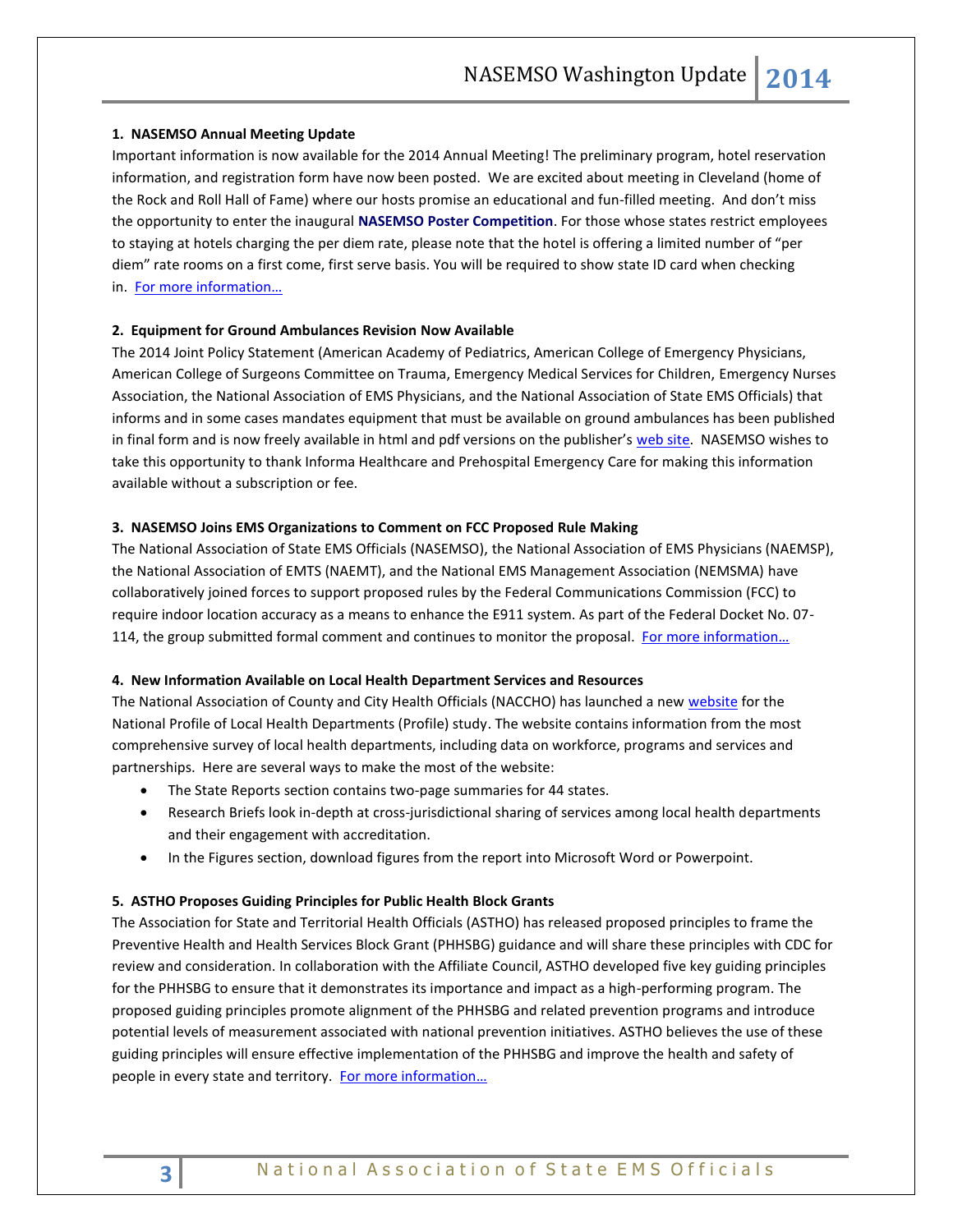## **6. New NSADAD Report Includes Naloxone Distribution Data**

The National Association of State Alcohol and Drug Abuse Directors (NASADAD) has released a new report, *Heroin and Prescription Drug Abuse*, that provides "the results of a membership inquiry describing the scope of the prescription drug abuse and heroin problem along with actions State substance abuse agencies are taking to address these challenges." The report finds that, "State substance abuse agencies are implementing a number of initiatives and strategies related to opioid issues. In turn, the report may serve as a "States-helping-States" tool. Information includes expanding access to naloxone as an "overdose prevention" strategy. For more information...

On a related note, the CDC Public Health Law Program, in partnership with the CDC National Center for Injury Prevention and Control, has added a new item to its prescription drug menu library providing an inventory of various state laws aimed at inhibiting diversion of prescription drugs by establishing [requirements for tamper](http://www.cdc.gov/phlp/docs/menu-prescriptionform.pdf)[resistant prescription forms.](http://www.cdc.gov/phlp/docs/menu-prescriptionform.pdf)

# **7. CDC NCHS Releases Health, United States 2013**

Th[e National Center for Health Statistics](http://www.mmsend47.com/link.cfm?r=235034241&sid=40183623&m=4432728&u=NACCHO&j=18735940&s=http://www.cdc.gov/nchs/) (NCHS) released [Health, United States 2013.](http://www.mmsend47.com/link.cfm?r=235034241&sid=40183624&m=4432728&u=NACCHO&j=18735940&s=http://www.cdc.gov/nchs/hus.htm) Each year the report focuses on a topic of importance to public health in the United States. A variety of resources can be found on the Health, United States webpage, including:

- The full report featuring a [chartbook](http://www.cdc.gov/nchs/data/hus/hus13.pdf#listfigures) an[d trend tables.](http://www.cdc.gov/nchs/data/hus/hus13.pdf#listtables)
- A special abridged edition, [Health, United States, 2013: In Brief](http://www.cdc.gov/nchs/data/hus/hus13_InBrief.pdf)
- A power point with figures from the In Brief in available on the main webpage.
- Trend tables are available as downloadable spreadsheet files for data manipulation or graphical analysis.

# **8. TFAH and RWJF Release Annual Health Report**

Trust for America's Health (TFAH) and the Robert Wood Johnson Foundation (RWJF) released *[Investing in](http://healthyamericans.org/assets/files/TFAH2014-InvestInAmericaRpt08.pdf)  [America's Health: A State-by-State Look at Public Health Funding and Key Health Facts](http://healthyamericans.org/assets/files/TFAH2014-InvestInAmericaRpt08.pdf)*. This is the ninth time the report has been released. In *Investing*, TFAH and RWJF examine public health funding and key health facts for each state, finding:

- Wide variations in health statistics by state
- Cuts in state and local funding
- Flat federal funding

Overall, the report concludes that the nation must shore up core ongoing funds for public health. For more [information…](http://healthyamericans.org/report/114/)

## **9. Frontier Emergency Phone Service Will Target Rural Areas**

Frontier Communications has announced plans to offer a landline phone service designed for emergency use only, including a residential VoIP product to be launched in the second half of this year. Frontier believes there is a market for an emergency landline phone, which would be capable only of dialing Frontier or a 911 operator. The service will have "four nines" reliability (telecom jargon for a service that is available 99.99% of the time.) For [more information…](http://www.telecompetitor.com/ceo-frontier-emergency-phone-service-will-target-rural-areas-voip-on-tap-too/)

## **10. 9-1-1 Text Availability Now Live**

For those who are nonverbal, deaf or otherwise have difficulty communicating via traditional telephone calls, a new option to seek emergency help is on the way. Starting this month, the nation's four main wireless networks now have the capability to support text messages sent to 911. The move is a significant step toward making the service available on a broader scale. Text-to-911 is expected to be particularly meaningful to individuals who may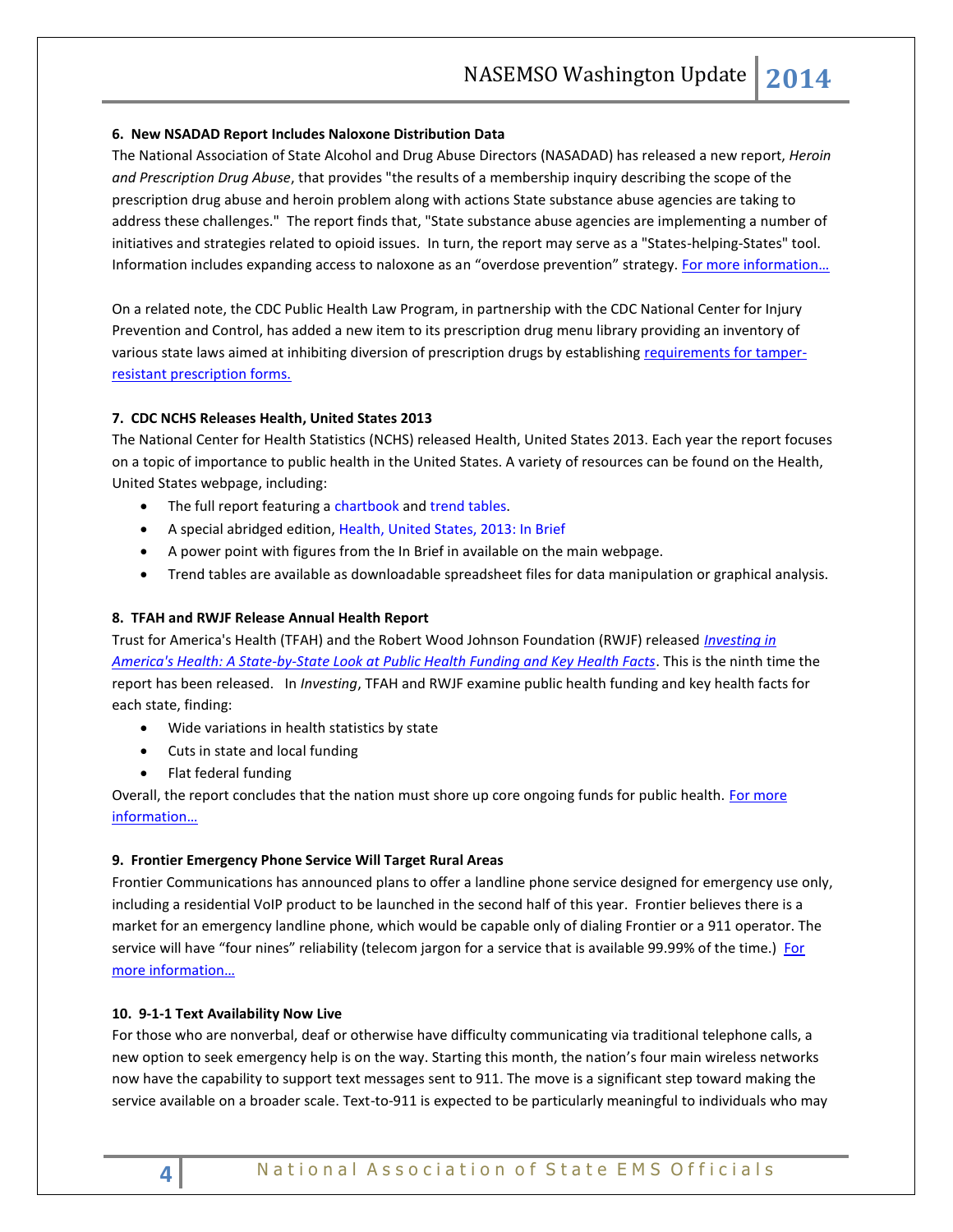have difficulty hearing or speaking. Currently, it is possible to text 911 in communities in 16 states where emergency call centers are set up to receive and respond to the messages, according to the Federal Communications Commission. Vermont recently became the first to deploy the service statewide with all four major wireless carriers. For more information...

# **11. GETS Priority Calls Jeopardized by AT&T Plan**

The Government Emergency Telecommunications Service (GETS) supports Federal, State, local, tribal and territorial governments and other authorized national security and emergency preparedness (NS/EP) users during large-scale disasters. GETS is intended to be used in an emergency or crisis situation when the landline network is congested and the probability of completing a normal call is reduced. According to a recent article in the Washington Post, "U.S. telecom operators are shifting away from their old, copper networks in favor of high-speed fiber optic cables. This transition will effectively turn every phone call into a piece of data, enabling new technologies, such as high-definition voice and video calls and enhanced 911 services. AT&T is [conducting field](http://www.washingtonpost.com/blogs/the-switch/wp/2014/02/28/att-is-testing-its-next-gen-phone-network-on-rural-areas-and-older-people/)  [trials](http://www.washingtonpost.com/blogs/the-switch/wp/2014/02/28/att-is-testing-its-next-gen-phone-network-on-rural-areas-and-older-people/) of the technology in two towns in Florida and Alabama, in part to help federal regulators determine what rules to apply to telecom companies as the transition continues." AT&T has expressed an interest to configure its fiberoptic network to recognize priority calls but any strategy is reported to be far from operational.

## **12. My Own Network, Powered by AHRQ**

MONAHRQ® is a desktop software tool that enables organizations - **such as state and local data organizations**, regional reporting collaboratives, hospitals and hospital systems, and health plans - to quickly and easily generate a health care reporting Website. MONAHRQ® analyzes, summarizes, and presents information in a format ready for use by consumers and other decision makers on:

- Quality of care at the hospital level,
- Health care utilization at the hospital level,
- Preventable hospitalizations at the area level, and
- Rates of conditions and procedures at the area level.
- Estimated costs and cost-savings related to the quality of care

MONAHRQ® lets you create a Website using inpatient discharge data, pre-calculated AHRQ Quality Indicators results, inpatient and outpatient measures from CMS Hospital Compare, and/or HCAHPS survey measures. For [more information…](http://monahrq.ahrq.gov/) [Register](http://links.govdelivery.com/track?type=click&enid=ZWFzPTEmbWFpbGluZ2lkPTIwMTQwNTI5LjMyNjA5MTExJm1lc3NhZ2VpZD1NREItUFJELUJVTC0yMDE0MDUyOS4zMjYwOTExMSZkYXRhYmFzZWlkPTEwMDEmc2VyaWFsPTE2ODg3MTI5JmVtYWlsaWQ9cm9iaW5zb25AbmFzZW1zby5vcmcmdXNlcmlkPXJvYmluc29uQG5hc2Vtc28ub3JnJmZsPSZleHRyYT1NdWx0aXZhcmlhdGVJZD0mJiY=&&&102&&&http://goo.gl/iGVwp8) now for a fre[e webinar](https://air-license.webex.com/mw0307l/mywebex/default.do?nomenu=true&siteurl=air-license&service=6&rnd=0.20680805574493943&main_url) about the new software, scheduled for June 4 from 3:30 to 4:30 p.m. ET.

## **13. Effective Communication for People with Disabilities Before, During, and After Emergencies Evaluated**

A new report by the National Council on Disability (NCD), an independent federal agency, examines the accessibility of communication before, during, and after emergencies for people with sensory disabilities (deaf, hard of hearing, blind, low-vision, deaf-blind, and speech disabilities) as well as people with intellectual, developmental, and/or psychiatric disabilities. In the report, NCD documented successful practices and barriers to effective emergency communications. This study, released during National Hurricane Preparedness Week, was conducted to help emergency planners and state and local officials provide effective communication to people with disabilities before, during, and after emergencies. For more information...

## **14. Free Online Course Highlights Legal Aspects of Public Health Preparedness**

Public health law, whether in an emergency or in routine situations, is a balancing act between keeping the public healthy and protecting individual freedoms. Although we don't always think about it ahead of time, emergencies create unique legal circumstances for public health agencies and their staff. During emergencies, public health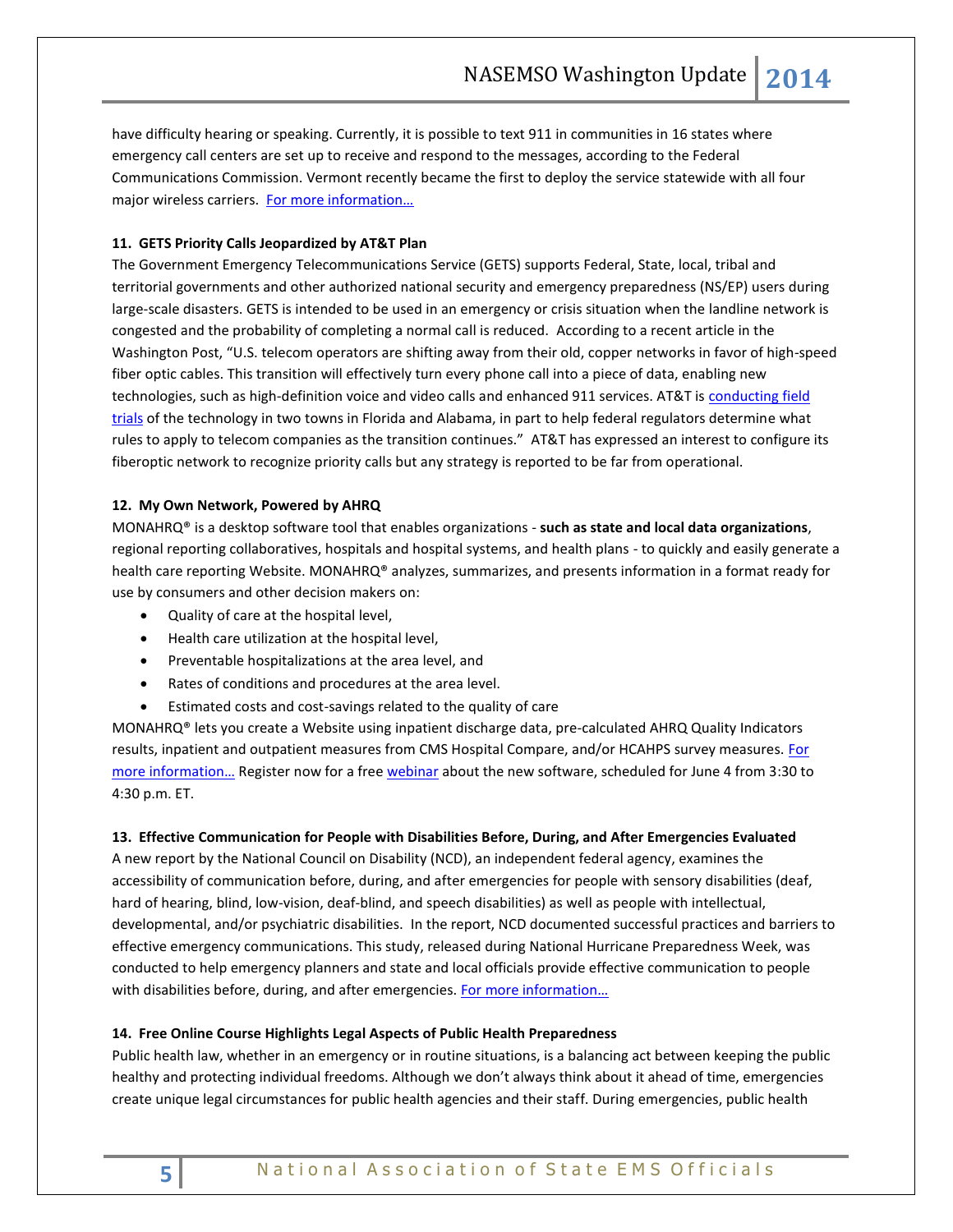agencies need to know what powers public health officials will have, when they can request assistance from other jurisdictions, and how they will handle volunteers. A new online course is intended as an overview and introduction to public health law in emergency preparedness. The content was developed in partnership with the Network for Public Health Law Western Region Office at the Sandra Day O'Connor College of Law, Arizona State University. It is part of a series of courses and resources funded by the Robert Wood Johnson Foundation to support public health law training. For more information...

## **15. EMI to Host HSEEP Basic Course**

FEMA's Emergency Management Institute has announced the upcoming schedule for the Homeland Security Exercise Evaluation Program (HSEEP). Participants will gain a better understanding of what constitutes an HSEEP consistent exercise. Anyone who will be a member of an exercise design team or fulfill a role in one of the following areas of the exercise design process: design, development, conduct, evaluation or improvement process for an exercise are encouraged to attend this online training. [For more information…](http://training.fema.gov/EMIGrams/2014/1066%20-%20Training%20Opportunity%20-%20K0146%20HSEEP%20FY15%20-%20June%202%202014.pdf)

## **16. Operation Dragon Fire to Roll This Summer**

In a recent blog posted by Dr. Ali Khan, Office of Public Health Preparedness and Response at the CDC, Dr. Khan reveals an exciting new social media tool to assist with targeted messages, Code Name: Operation Dragon Fire (ODF). ODF aims to integrate strategies among federal agencies, NGOs, and community organizations to transform how public health information is gathered, analyzed, disseminated and used. ODF is a major agency-wide, multipartner social media emergency management project, which is coordinated by th[e National Voluntary](http://www.nvoad.org/)  [Organizations Active in Disaster \(NVOAD\).](http://www.nvoad.org/) The purpose of ODF is to obtain and provide real-time public health information before, during, and after a public health emergency to responders and individuals from a wide range of sources. By empowering individuals to share on-the-scene information using whatever social network they prefer – Facebook, Twitter, Instagram, and others – and combining that with local news coverage and traditional surveillance data, we will create crowd-sourced data linking people with information – anywhere and anytime. NVOAD will have more information on their website by mid-summer for those interested in learning more.

## **17. NHC to Issue Potential Storm Surge Flooding Maps**

Beginning with the 2014 Atlantic hurricane season, NOAA's National Hurricane Center (NHC) will issue the Potential Storm Surge Flooding Map for those areas along the Gulf and Atlantic coasts of the United States at risk of storm surge from a tropical cyclone. Developed over the course of several years in consultation with emergency managers, broadcast meteorologists, and others, this new map will show:

- Geographical areas where inundation from storm surge could occur
- How high above ground the water could reach in those areas

The Potential Storm Surge Flooding Map is an experimental National Weather Service product that provides valuable new information on the storm surge hazard associated with tropical cyclones. For more information...

## **18. Changes in Submission Requirements for State Mitigation Plans**

A recent final rule provided by the Federal Emergency Management Agency (FEMA) reduces the frequency by which States must submit updates to FEMA on their State Mitigation Plans. Previously, entities prepared and submitted updates with FEMA for review and approval every 3 years. Now, entities will prepare and submit updates with FEMA for review and approval every 5 years. For more information...

In related news, the Senate Subcommitttee on Emergency Management, Intergovernmental Relations, and the District of Columbia recently held hearings to examine the potential relationship between investment in mitigation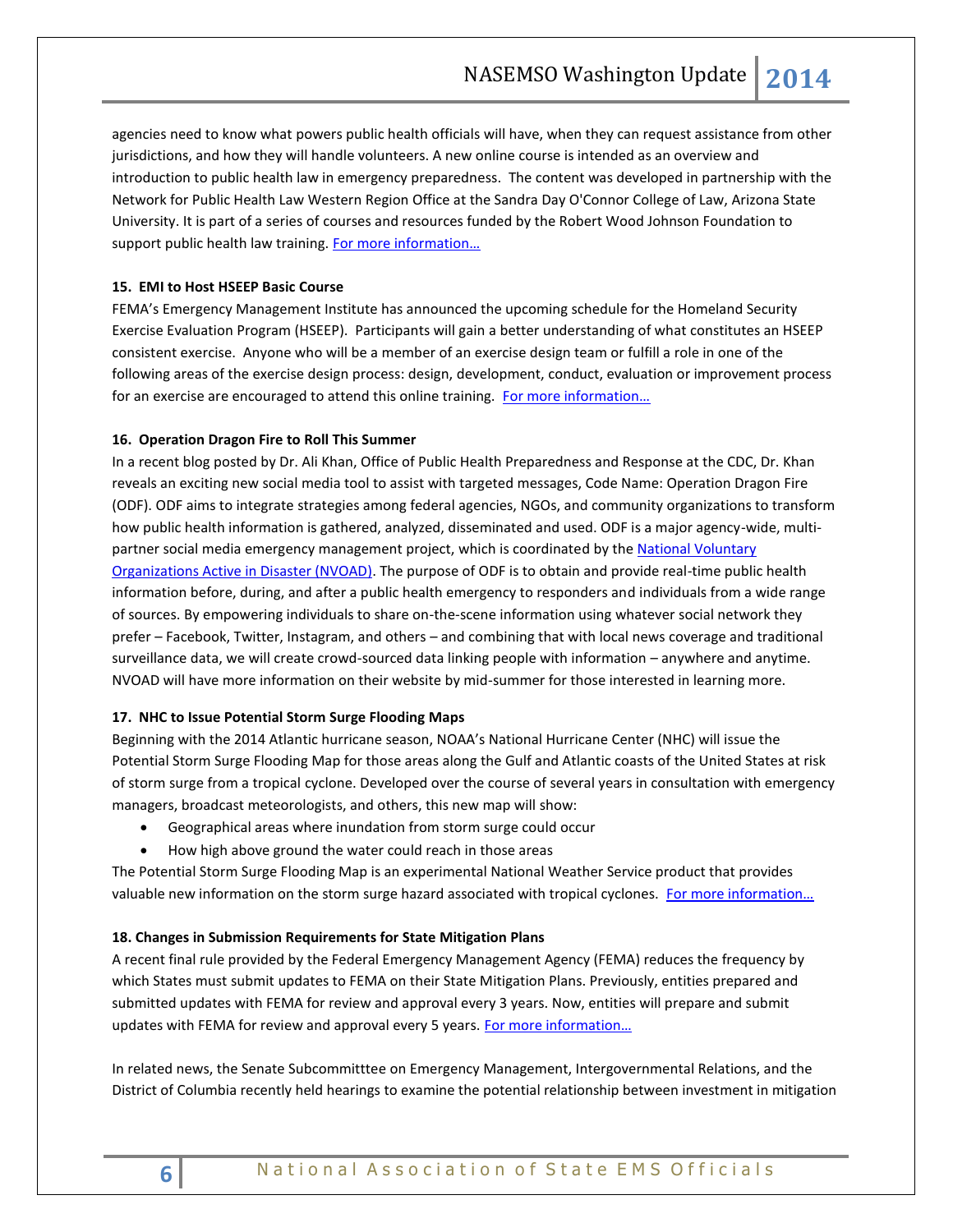and disaster response and recovery expenditures, discuss the potential impact of mitigation investments on the sustainability and success of the National Flood Insurance Program, highlight innovative examples of mitigation incentives (including public private partnerships) across the country, and offer suggestions for how to overcome barriers that may prevent or deter mitigation from being utilized across the Federal government. Tim Manning, FEMA's Deputy Administrator for Protection and National Preparedness, testified that states spend a majority of grant funds on planning and therefore the agency's budget for the coming year does not request any new funding for pre-disaster mitigation. Manning also noted that the National Protection Framework (focuses on addressing the challenges stemming from an imminent terrorist threat) is nearing final completion. The hearing was recorded and the entire proceedings can be viewed [here.](http://www.hsgac.senate.gov/subcommittees/emdc/hearings/the-role-of-mitigation-in-reducing-federal-expenditures-for-disaster-response)

## **19. CRS Issues Primer on Emergency Response**

The Congressional Research Service (CRS) recently released a [Congressional Primer on Responding to Major](http://www.fas.org/sgp/crs/homesec/R41981.pdf)  [Disasters and Emergencies.](http://www.fas.org/sgp/crs/homesec/R41981.pdf) The report provides an overview of disaster response and recovery responsibilities of the federal government and the requesting state or tribal government. The report also describe the roles for congressional offices to play in providing information to the federal response and recovery teams in their respective states and districts.

#### **20. Update: CAAHEP Standards Revision Process**

The draft of the proposed CAAHEP *Standards and Guidelines for the Accreditation of Educational Programs in the Emergency Medical Services Professions* has been approved by the CAAHEP Standards Committee and the CoAEMSP Board of Directors. The proposed *Standards* will be presented to the communities of interest. The CoAEMSP will hold listening sessions via web meeting and face-to-face sessions at EMS related meetings. In addition, comments will be accepted via an online comment tool. The CoAEMSP Board and Staff are finalizing the details of the schedule and online comment tool. When the details are confirmed, announcements will be made via [www.coaemsp.org.](http://r20.rs6.net/tn.jsp?f=001wv3lCozrm2XF4fhvYtz65OCRtplsGu_FFitRlez0RUNA95EEoLNKp4xoUzBgKAZD_-3wnwHJ9ljsczIokG0pOS2btpH0AmqX6yxQD1Nh1hVn-yI1EkK6bqYI2k6nkVF1Peg-eAzyTrWd4ocfRiwVqFwjln994RqXEVRI7Q4P71U=&c=AD399kQAfz9htngXAtTNkt9JbSCD2jSrIwpkJpuu8I7OY3ONdtRSmQ==&ch=uYVap0jknBwmA5_mhDECbXw-lNjnfxJztfs5-wByiCLk8Gu0r-UOdg==) Get the latest on the CAAHEP *Standards* revision process [here.](http://coaemsp.org/Standards_Revisions.htm) As of May 27, 2014, there are 12 programs "on hold" (awaiting fees, documents, etc), 276 possess a CoAEMSP Letter of Review, and 390 Accredited Paramedic Programs for a total of 678 in the CAAHEP process.

#### **21. NIOSH Center for Motor Vehicle Safety: Strategic Plan for Research and Prevention, 2014-2018**

This 5-year strategic plan for the NIOSH Center for Motor Vehicle Safety is being used to advance understanding of the risk factors that place workers at risk of work-related motor vehicle crashes, evaluate a range of interventions to reduce these risks, and develop and communicate research-based prevention information to employers, workers, and other stakeholders. As this plan is implemented, NIOSH will work with partners to respond to emerging issues and provide research-based guidance so that those who work in or near motor vehicles come home safely at the end of their work day. For more information...

#### **22. Transportation Research Board Issues Call for Papers**

The TRB Call for Papers for the 2015 TRB meeting opens on June 1<sup>st</sup> and closes on Aug 1<sup>st</sup>. To ensure that the important work that you or your colleagues are doing on highway safety workforce development, please consider submitting a paper and spreading the word about the call for papers. Authors interested in submitting papers are advised to visit [www.TRB.org/AnnualMeeting](http://www.trb.org/AnnualMeeting) and review the Information. Completed papers should be submitted via this website. Please show the sponsoring committee name or the title on the papers submission form. Papers will be peer-reviewed and the authors notified of the outcome.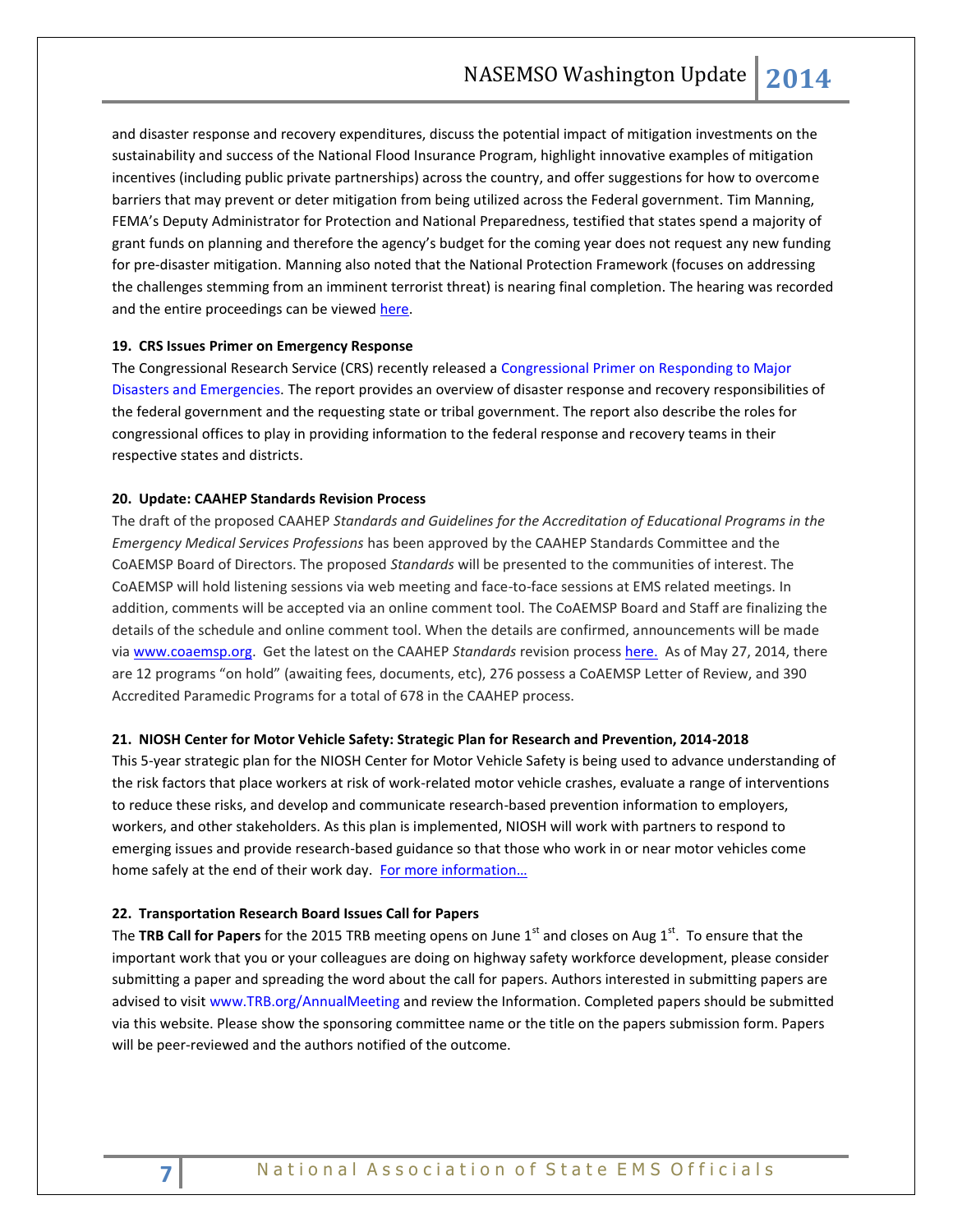#### **23. Fisher and Paykel Infant Nasal CPAP Prongs Recalled**

A recall has been issued for the Fisher and Paykel Healthcare, Ltd., Infant Nasal CPAP Prongs. Fisher and Paykel Healthcare received 24 reports in which the device has malfunctioned. There were zero injuries and zero deaths. The firm received reports of the affected prongs detaching from the nasal tubing during use, especially when mucous and/or moisture are present. When the affected prongs detach from the nasal tubing, therapy is likely to be interrupted. This may cause low blood oxygen (hypoxemia). The detached prongs may enter an infant's mouth and present a potential risk of choking and airway obstruction. The use of the affected product may cause serious adverse health consequences, including death. For more information...

## **24. FDA Approves Implantable Device to Remotely Measure PAP in CHF Patients**

The U.S. Food and Drug Administration recently approved the CardioMEMS HF System that measures the pulmonary artery (PA) pressures and heart rates of patients with New York Heart Association (NYHA) Class III heart failure who have been hospitalized for heart failure in the previous year. The device allows health care professionals to monitor the condition of their patients remotely. The FDA believes that there is reasonable assurance that the device is safe and effective for heart failure management with the goal of reducing the rate of heart failure-related hospitalizations in certain patients. The FDA is requiring a thorough Post-Approval Study to continue to learn about the device's performance when used outside the context of a clinical study. [For more](http://www.fda.gov/NewsEvents/Newsroom/PressAnnouncements/ucm399024.htm)  [information…](http://www.fda.gov/NewsEvents/Newsroom/PressAnnouncements/ucm399024.htm)

#### **25. FDA Approves Implantable Device to Treat OSA**

The Food and Drug Administration (FDA) has provided market approval for yet another device worthy of EMS awareness. The Inspire Upper Airway Stimulation (UAS) system is an implantable nerve stimulator used to treat moderate to severe obstructive sleep apnea (OSA). The Inspire UAS system consists of implanted components including the implantable pulse generator (IPG), stimulation lead, and sensing lead and external components including the physician programmer and the patient programmer (sleep remote). The IPG detects the patient's breathing pattern and maintains an open airway with mild stimulation of the hypoglossal nerve, which controls tongue movement, during inhaled breathing. The physician adjusts the stimulation settings using the external physician programmer. The patient sleep remote allows the patient to turn therapy on before they go to sleep and to turn therapy off when they wake up. The Inspire UAS system is used to treat a subset of patients with moderate to severe OSA (apnea-hypopnea index [AHI] of greater or equal to 20 and less than or equal to 65). The Inspire UAS system is used in adult patients 22 years and older who have been confirmed to fail or cannot tolerate positive airway pressure (PAP) treatments (such as continuous positive airway pressure [CPAP] or bi-level positive airway pressure [BPAP] machines) and who do not have a complete concentric collapse (as seen during drug induced sleep endoscopy) at the soft palate level. For more information...

#### **26. Transitional Care Interventions To Prevent Readmissions for People With Heart Failure**

The Agency for Healthcare Research and Quality (AHRQ) Effective Health Care Program has posted meta-analyses related to preventing readmissions for patients with heart failure (HF). Components of interventions showing efficacy for reducing all-cause admissions or mortality include: HF education, emphasizing self-care, HF pharmacotherapy, emphasizing promotion and adherence of evidence-based pharmacotherapy, and a streamlined mechanism to contact care delivery personnel (e.g. patient hotline). In general, categories of interventions that reduced all-cause readmissions or mortality were more likely to be of higher intensity, to be delivered face-to-face, and to be provided by a multidisciplinary team. The study notes that neither telemonitoring nor nurse-led clinic interventions reduced readmissions or mortality. For more information...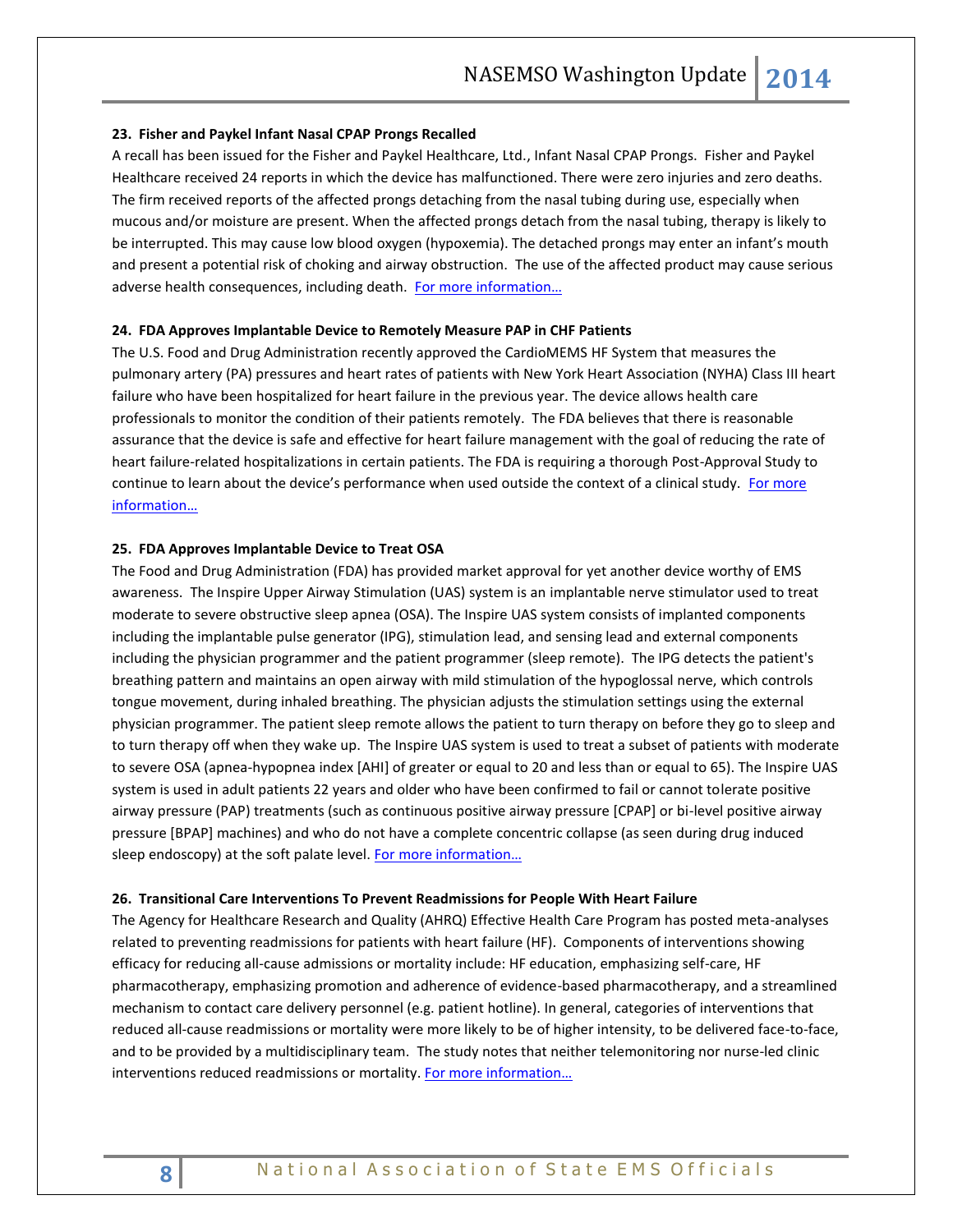#### **27. New Policy Brief Examines Approaches & Benefits for CAHs**

This brief informs the efforts of state Flex Programs to support Critical Access Hospitals (CAHs) in conducting collaborative CHNAs and provides insight into the leadership issues encountered by CAHs and other stakeholders as they conduct their collaborative assessments. The results of these assessments can be used by hospitals as well as state Flex Programs to inform their ongoing strategic initiatives. For more information...

#### **28. Summary of NIOSH Childhood Agricultural Injury Prevention Extramural Research Now Available**

This document was prepared in response to stakeholder requests identified in the Childhood Agricultural Injury Prevention: Progress Report and the Updated National Action Plan from the 2001 Summit. A compilation of a quindecennial (15 years) of completed research under the NIOSH CAIPI was prepared for researchers, stakeholders, and others with an interest in childhood agricultural injury prevention. This document provides background information about the CAIPI and summarizes results of extramural research funded by grants from the Initiative. [For more information…](http://www.cdc.gov/niosh/docs/2014-121/pdfs/2014-121.pdf)

#### **29. Telehealth Services Fact Sheet Now Available**

The "Telehealth Services" Fact Sheet (ICN 901705) was revised and is now available in downloadable format. To assist rural providers who have limited internet access, the fact sheet is also available in text-only format. This fact sheet is designed to provide education on services furnished to eligible Medicare beneficiaries via a telecommunications system. It includes information about originating sites, distant site practitioners, telehealth services, billing and payment for professional services furnished via telehealth, billing and payment for the originating site facility fee, resources, and lists of helpful websites and Regional Office Rural Health Coordinators. [For more information…](http://www.cms.gov/Outreach-and-Education/Medicare-Learning-Network-MLN/MLNProducts/Downloads/TelehealthSrvcsfctsht.pdf)

#### **30. New Report Highlights Improved EMS Through Transportation Safety**

Enhancing EMS to reduce mortality is one of the 22 goals identified in the American Association of State Highway and Transportation Officials (AASHTO) Strategic Highway Safety Plan (SHSP). A needs assessment was recently conducted by the Mountain-Plain Consortium at North Dakota State University for rural EMS in South Dakota to identify issues with respect to delivering quality EMS to rural residents. Although the EMS response time for fatal crashes is one of the most critical performance measures, the project targets a broader EMS 9-1-1 response with the attempt to address critical factors affecting the provision of EMS services. A new report, *"Improving Rural Emergency Medical Services through Transportation System Enhancement,"* highlights the findings of the research. [For more information…](http://www.mountain-plains.org/pubs/pdf/MPC14-267.pdf)

#### **31. Federal Collaboration in EMS—The Four Priorities**

The first webinar in a new, free series hosted by NHTSA's Office of EMS (OEMS) took place on June 2. EMS FOCUS: A Collaborative Federal Webinar Series, will provide a unique opportunity for Federal agencies to provide more information about EMS efforts and programs at the Federal level. FICEMS Chair Kathryn Brinsfield, MD, MPH, FACEP, and OEMS Director Drew Dawson discussed Federal efforts toward:

- Veteran to Civilian EMS Credentialing
- Evidence-Based Guideline Development
- EMS System Preparedness
- EMS Data Standardization

The session was recorded and will be archived at wwww.ems.gov.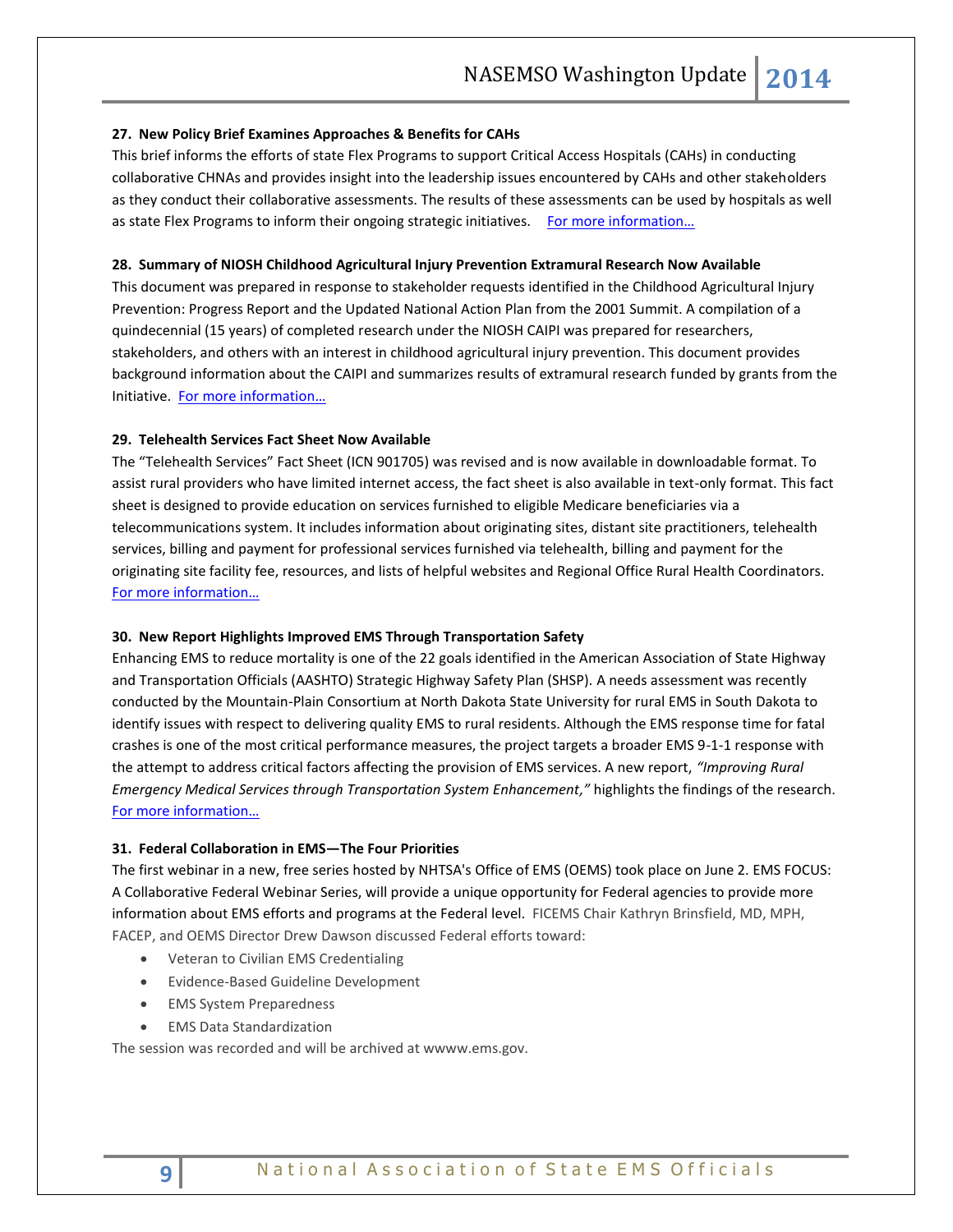# **32. MERS Update--Simplified**

To summarize an enormous amount of information circulating about the novel coronavirus causing Middle East Respiratory Syndrome (MERS-CoV)—

- o The World Health Organization has released [a statement](http://www.who.int/mediacentre/news/statements/2014/mers-20140514/en/) on MERS-CoV that describes an increasing global concern but maintains there is no evidence of sustained human-to-human transmission. The WHO encourages organizations to enhance awareness and effective risk communication concerning MERS-CoV to the general public, health professionals, at-risk groups, and policy makers.
- o While there is no need for panic, the MERS-CoV has been confirmed in the United States in at least two health care workers that recently traveled to Saudi Arabia and had close contact with infected persons. MERS-CoV is a virus that is new to humans and was first reported in Saudi Arabia in 2012. So far, including this U.S. importation, there have been 538 confirmed cases of MERS in 14 countries. Most of these people developed severe acute respiratory illness, with fever, cough, and shortness of breath; 145 people died. Officials do not know where the virus came from or exactly how it spreads. There is no available vaccine or specific treatment recommended for the virus.
- o The spectrum of illness due to MERS-CoV infection is incompletely defined. Although most reported cases have had severe acute lower respiratory illness, mild and asymptomatic infections have been reported and in some cases, diarrhea preceded respiratory symptoms[. Case definitions](http://www.cdc.gov/coronavirus/mers/case-def.html) have been posted by the Centers for Disease Control and Prevention (CDC).
- o Standard, contact, and airborne precautions are recommended for management of patients with known or suspected MERS-CoV infection, based on CDC's case definition fo[r patient under investigation.](http://www.cdc.gov/coronavirus/mers/case-def.html#pui)

## **33. NIOSH Provides Progress Report on "Prevention Through Design" Initiative**

The National Institute for Occupational Safety and Health (NIOSH) has published the annual progress report on its national initiative to prevent occupational injuries, illnesses, and fatalities through the inclusion of prevention considerations in a all designs that impact workers (including health and public safety workers.) The national initiative has five strategic goals, 35 intermediate goals, and 52 research related activities. Many issues that are raised at various sector levels apply to more than one industry. The ultimate objective is to achieve a cultural change so that designing out occupational hazards is considered the norm. For more information...

## **34. NIH Pain Consortium Promotes Course Module on Chronic Pain**

An online training module designed for the evaluation and care of chronic pain greatly improved clinical skills, according to a report in the Journal of the American Geriatrics Society. The module, built by the University of Pittsburgh and using an elderly woman with chronic lower back pain as a case study, is the first curriculum resource created through the efforts of the National Institutes of Health Pain Consortium's Centers of Excellence in Pain Education program (CoEPEs). The program was developed in response to the Affordable Care Act's mandate to advance the science, research, care and education of pain. [For more information…](http://www.nih.gov/news/health/may2014/nida-21.htm)

## **35. CDC Vaccine Schedules App for Clinicians and Other Immunization Providers**

Healthcare professionals who recommend or administer vaccines can immediately access all CDC recommended immunization schedules and footnotes using the CDC Vaccine Schedules app. Optimized for tablets and useful on smartphones, the app shows the child, adolescent, and adult vaccines recommended by the Advisory Committee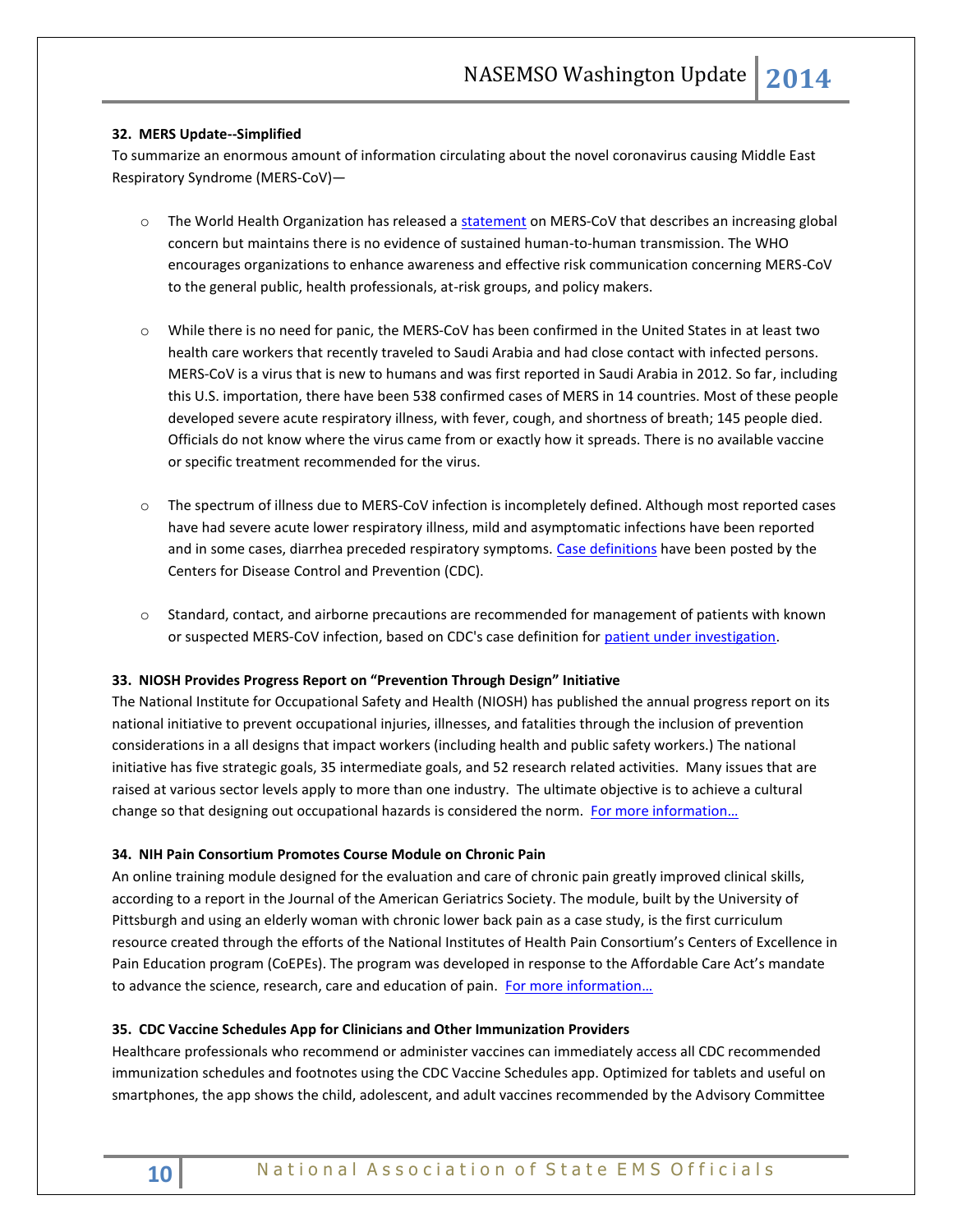on Immunization Practices [\(ACIP\)](http://www.cdc.gov/vaccines/acip/index.html). The app visually mimics the printed schedules, which are reviewed and published annually. Users can identify correct vaccine, dosage, and timing with 2 or 3 clicks. Any changes in the schedules will be released through app updates. This app is one of an expanding collection of applications from CDC on a variety of specific topics, each optimized for your mobile device. For more information...

#### **36. CMS Announces Resources on Comparative Billing Report on Ambulance: Ground Transportation**

CMS issued a national provider Comparative Billing Report (CBR) on Ambulance: Ground Transportation on May 23, 2014. The CBR, produced by CMS contractor, eGlobalTech, contains data-driven tables and graphs with an explanation of findings that compare providers' billing and payment patterns to those of their peers in the state and across the nation. The goal of these reports is to offer a tool that helps providers better understand applicable Medicare billing rules. (These reports are only available to the providers who receive them.) Providers are advised to update their fax numbers in the Medicare Provider Enrollment, Chain, and Ownership System (PECOS) because fax is the default method of CBR dissemination. Providers should contact the CBR Support Help Desk at 800-771- 4430 o[r CBRsupport@eglobaltech.com](mailto:CBRsupport@eglobaltech.com) if they prefer to receive CBRs through the U.S. Postal Service. For more information, please contact the CBR Support Help Desk or visit the [CBR website.](http://www.cbrinfo.net/) Registe[r here](https://www.anymeeting.com/AccountManager/RegEv.aspx?PIID=EA56DE85814639) for an informational webinar on the billing report- CBR201405 Provider Webinar - Ambulance Ground Transportation to be held on Wednesday, June 04, 2014 at 3:00 PM - 4:30 PM (Eastern Time). The session will be recorded and archived at <http://www.cbrinfo.net/cbr201405-webinar.html> two days following the event. FAQ's are available [here.](http://www.cbrinfo.net/cbr201405-faqs.html)

#### **37. Saline Shortage Likely to Stretch into 2015**

Several news outlets are reporting that the shortages of IV saline solution may continue through early next year. Novation, a large, privately held group-purchasing organization based in Irving, TX recently convened a symposium for industry I.V. solution suppliers, hospital supply chain, clinical and pharmacy professionals, as well as representatives from the University of Utah Drug Information Service and the Food and Drug Administration (FDA). [For more information…](http://healthcare.dmagazine.com/2014/05/14/saline-shortage-industry-wide-baxter-hospira-iv/)

#### **38. Field EMS Bill Introduced in Senate**

S. 2400, the Field EMS Innovation Act (Field EMS Bill) was recently introduced in the U.S. Senate by Sen. Michael Bennet (D-Colo.), Sen. Mike Crapo (R-Idaho) and Sen. Tim Johnson (D-S.D.). This Senate bill is the companion to the Field EMS Bill introduced in the U.S. House of Representatives on February 26, 2013, as H.R. 809 by Congressman Larry Bucshon (R-Ind.). The Field EMS Bill addresses many of the challenges EMS systems face while trying to fulfill public expectations that all who need EMS can depend upon the highest quality of care and transport to the most appropriate clinical setting. The first bill to seriously look at EMS issues since the 1960s, the act would improve access to essential and life-saving EMS services and better integrate EMS within the larger health care system. The National Association of Emergency Medical Technicians (NAEMT) has taken the lead within the EMS community to support passage of this important legislation.

## **39. Delayed Epinephrine Increases Mortality in In-Hospital Arrests**

Delayed administration of epinephrine for patients with in-hospital cardiac arrest is associated with increased mortality, according to a retrospective study in *BMJ*. Using a resuscitation registry, researchers identified 25,000 inpatients who had a cardiac arrest with a nonshockable rhythm (e.g., asystole or pulseless electrical activity). Only 10% survived to discharge. Mortality increased in a stepwise fashion as the time to epinephrine administration increased. When epinephrine was administered 10 minutes or more after recognition of cardiac arrest, there was a reduced chance of survival to discharge (odds ratio, 0.63), compared with administration within 1 to 3 minutes. Quicker administration of epinephrine was also associated with increased chance of return of spontaneous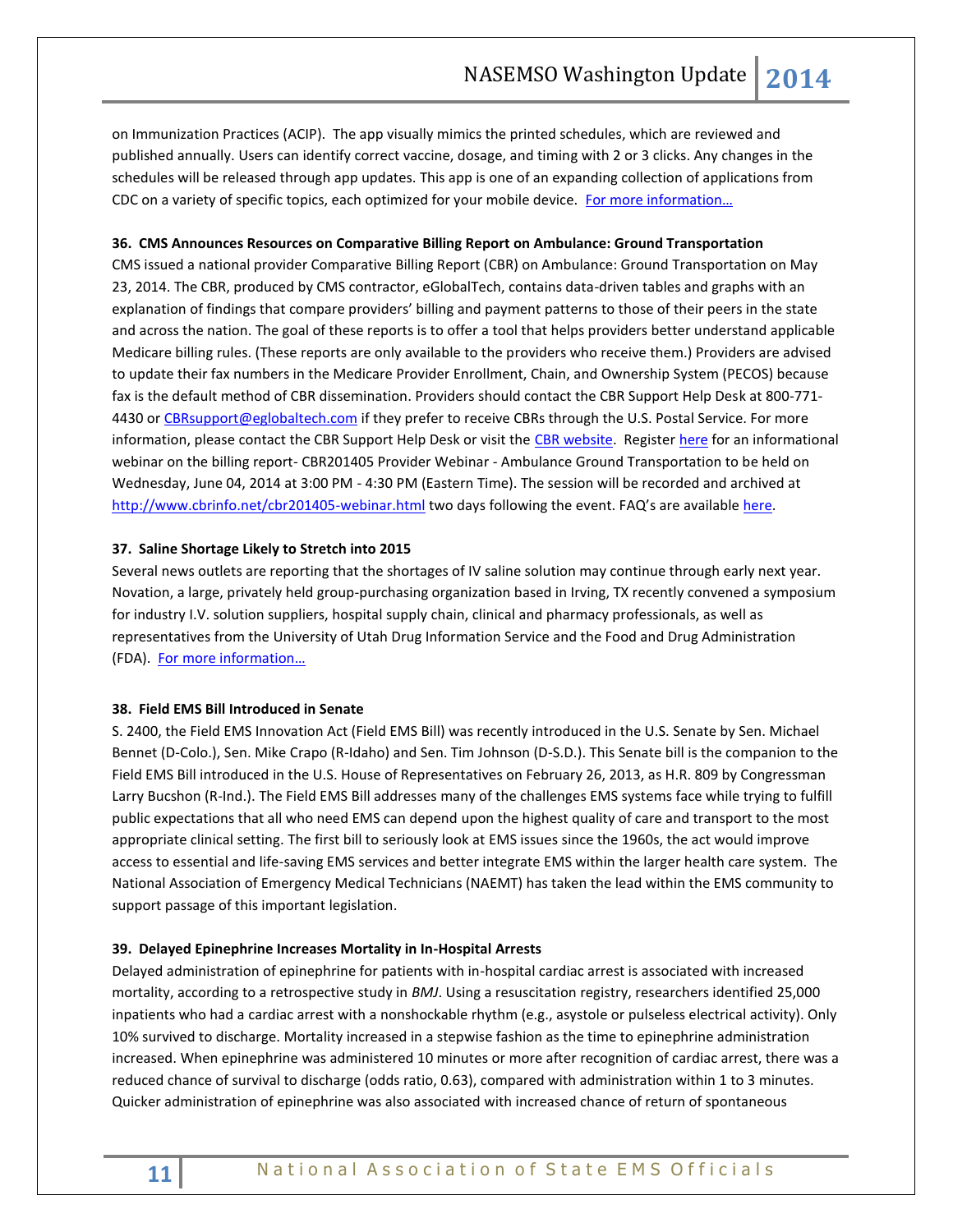circulation, 24-hour survival, and neurologically intact survival. The authors conclude: "When a patient is not in a shockable rhythm, current standard of care focuses on cardiopulmonary resuscitation only... With such a large proportion of cardiac arrests being nonshockable rhythms, future quality metrics could conceivably focus on shortening the time to administration of epinephrine in these patients." [For more inf](http://www.bmj.com/content/348/bmj.g3028?etoc=)ormation...

# **UPCOMING EVENTS**

# **PLEASE NOTE: CALENDAR ITEMS ARE ALWAYS WELCOME!!! Send t[o robinson@nasemso.org](mailto:robinson@nasemso.org)**

# **\*\*\*STATEWIDE EMS CONFERENCES\*\*\***

Pennsylvania 37th Annual Statewide EMS Conference, August 13-15, 2014, Lancaster Marriott at Penn Square, Lancaster, PA. [For more information…](http://www.pehsc.org/)

Pennsylvania 37th Annual Statewide EMS Conference, September 17-19, 2014. Blair County Convention Center, Altoona, PA. [For more information…](http://www.pehsc.org/)

35<sup>th</sup> Annual Virginia EMS Symposium, November 5-9, 2014, Norfolk Waterside Marriott, Norfolk, Va. For more information, visit [http://www.vdh.virginia.gov/OEMS/symposium/index.htm.](http://www.vdh.virginia.gov/OEMS/symposium/index.htm)

# **\*\*\*National Conferences and Special Meetings\*\*\***

| <b>NAEMSE Instructor Course Level 1</b> |                |
|-----------------------------------------|----------------|
| June 13-15, 2014                        | Bridgeport, CT |
| June 27-29, 2014                        | Manheim, PA    |
| <b>NAEMSE Instructor Course Level 2</b> |                |
| July 11-12, 2014                        | Mount Gay, WV  |
| For more information                    |                |

Pinnacle EMS Leadership and Management Conference. July 21-25, 2014. Scottsdale, AZ. [For more information…](http://pinnacle-ems.com/)

[\\*2014 EMSC Program Meeting.](http://r20.rs6.net/tn.jsp?f=0017a16rEY-faAxKJOwcxlWN0Jpa__xXnyjMO4Pf_T7mIwFs3lUIQXD7S9yBXjXfV5A-trOg_oi8XzodEBYN0EXBMoS8V5Sn3JoVTZtkZ3i7JCUuhNQQhfiOs27AAD3kX9i5poaD2Ldnh5_7M1ltsssP3I-aAOokuhzZRrT8DzFptQGJ3MBorjye-ChDoBfv2erR_YELZkB_0HXaM0Rh9y1mGSTwdYjy_Z2aGcbxGYvKPLazzWGWxrpUhBxlQeWhVxq-1JIKINzqccW2dbU9QvbzyynxB0Pi7lb7qFhEyPLbMe5B1FQv-0el9XQ9lwMvwiWW6YI4swPrh36berDtsVKsnfeQct13_6z-0IunVMhmCxlWvGmzakryX4r3kzMmIgPaWHSHAzF51aSBwdpSjnm0s467aCf_zVLeK0HAIYUyTVCwh6vmkst-omkAo-HRDXDIVea76PCZ7MeEYSKNddQ9RiUTbhX_6hYOfusdxlGqLTaLcPj1-iwsDMuGcycxdWkkjUWbbsb6sQ9x9Dv7slfPw==&c=II48-dM8ZHlh_LnaSX47VE6-1dgVbuOCMhyJx5Oi3Cl7QiDNfwC0vg==&ch=r2qhFC4qt5dHUhtMfeDD8_KDaTnahtsAYkNTsQ0wL_ozbainQdNpJQ==) **July 29-August 1**, 2014 in Arlington, VA. Registration ends June 30, 2014.

ITS America World Congress. September 7-11, 2014. Detroit Marriott at the Renaissance Center. Detroit, MI. [For](http://itsworldcongress.org/)  [more information…](http://itsworldcongress.org/)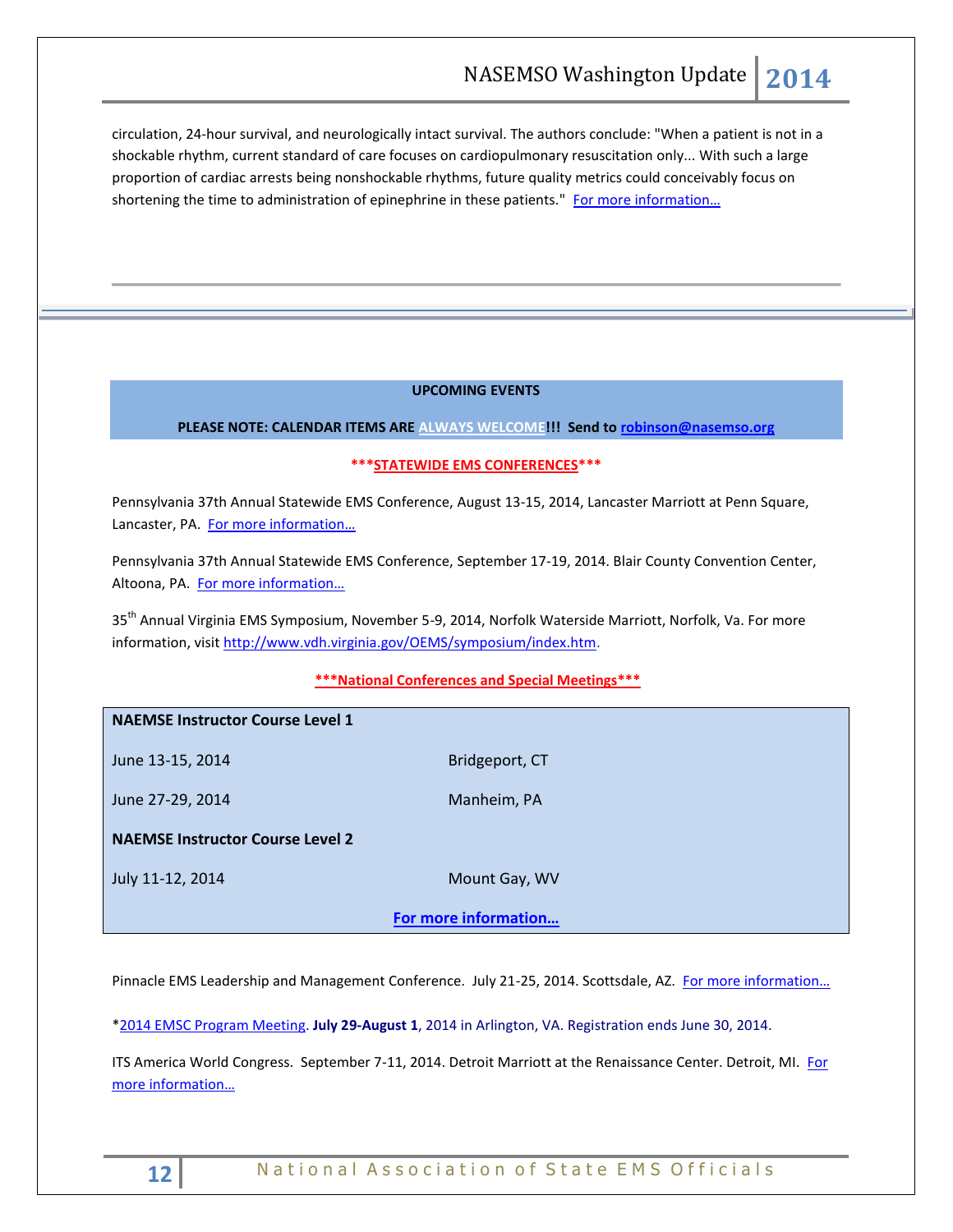Public Meeting of the National EMS Advisory Council. September 9-10, 2014

NAEMSE Symposium. September 16-21, 2014. Peppermill Resort Hotel. Reno, NV. For more information...

Air Medical Transport Conference. September 22-24, 2014. Nashville, TN.

NASEMSO Annual Meeting. October 6-10, 2014. Westin Cleveland and Cleveland Public Auditorium, Cleveland, OH. [For more information…](http://www.nasemso.org/Meetings/Annual/AnnualMeeting2014.asp)

ENA Annual Meeting. October 7-11, 2014. Indiana Convention Center. Indianapolis, IN. For more information...

ACEP Annual Meeting. October 27-October 30, 2014. Chicago, IL. For more information...

EMS Expo. November 9-13, 2014. Nashville, TN. For more information...

[\\*IAEM 62nd Annual Conference & EMEX 2014.](http://r20.rs6.net/tn.jsp?f=0017a16rEY-faAxKJOwcxlWN0Jpa__xXnyjMO4Pf_T7mIwFs3lUIQXD7ZGWHyXQVyvNTnwLThlXfS1UPKQRzF6qWPZ7VHEHLqgSDtV-qSJdKZG24eCnEWw9xpLPyJ0EY7SJl9-NsTtkMl0762iVcLqRH2ZTCfwAsnrdANYguu58E3lE3pgrzD-3l1J9cDg5Xw1DRhBnLuuT01QHd13Ru9uCItLOBJyXA6Vh&c=II48-dM8ZHlh_LnaSX47VE6-1dgVbuOCMhyJx5Oi3Cl7QiDNfwC0vg==&ch=r2qhFC4qt5dHUhtMfeDD8_KDaTnahtsAYkNTsQ0wL_ozbainQdNpJQ==) **November 14-19**, 2014 in San Antonio, Texas.

Public Meeting of the National EMS Advisory Council. December 3-4, 2014

See more EMS Events on NASEMSO's web site at <http://www.nasemso.org/Resources/Calendar/index.asp>

## **NASEMSO Staff Contacts**

Elizabeth Armstrong, CAE, MAM / Executive VP (703) 538-1799 ext. 8 - [armstrong@nasemso.org](mailto:armstrong@nasemso.org)

Dia Gainor/Executive Director (703) 538-1799 ext. 7 Email: [Dia@nasemso.org](mailto:Dia@nasemso.org)

Sharon Kelly / Executive Assistant (703) 538-1799 ext. 2 - [kelly@nasemso.org](mailto:kelly@nasemso.org)

Kathy Robinson / Program Manager (703) 538-1799 ext. 1894 – [robinson@nasemso.org](mailto:robinson@nasemso.org)

Kevin McGinnis/Program Manager (571) 749-7217 - Email: [mcginnis@nasemso.org](mailto:mcginnis@nasemso.org) Leslee Stein-Spencer/Program Manager Email: [Stein-Spencer@nasemso.org](mailto:Stein-Spencer@nasemso.org)

Mary Hedges/Program Manager Email: [Hedges@nasemso.org](mailto:Hedges@nasemso.org)

Rachael Alter/Program Manager Email: [Alter@nasemso.org](mailto:Alter@nasemso.org) 

Dan Manz/Program Manager Email: [Manz@nasemso.org](mailto:Manz@nasemso.org)

Karen Thompson / Web Site Content Manager (828) 693-5045 - Email: [thompson@nasemso.org](mailto:thompson@nasemso.org)